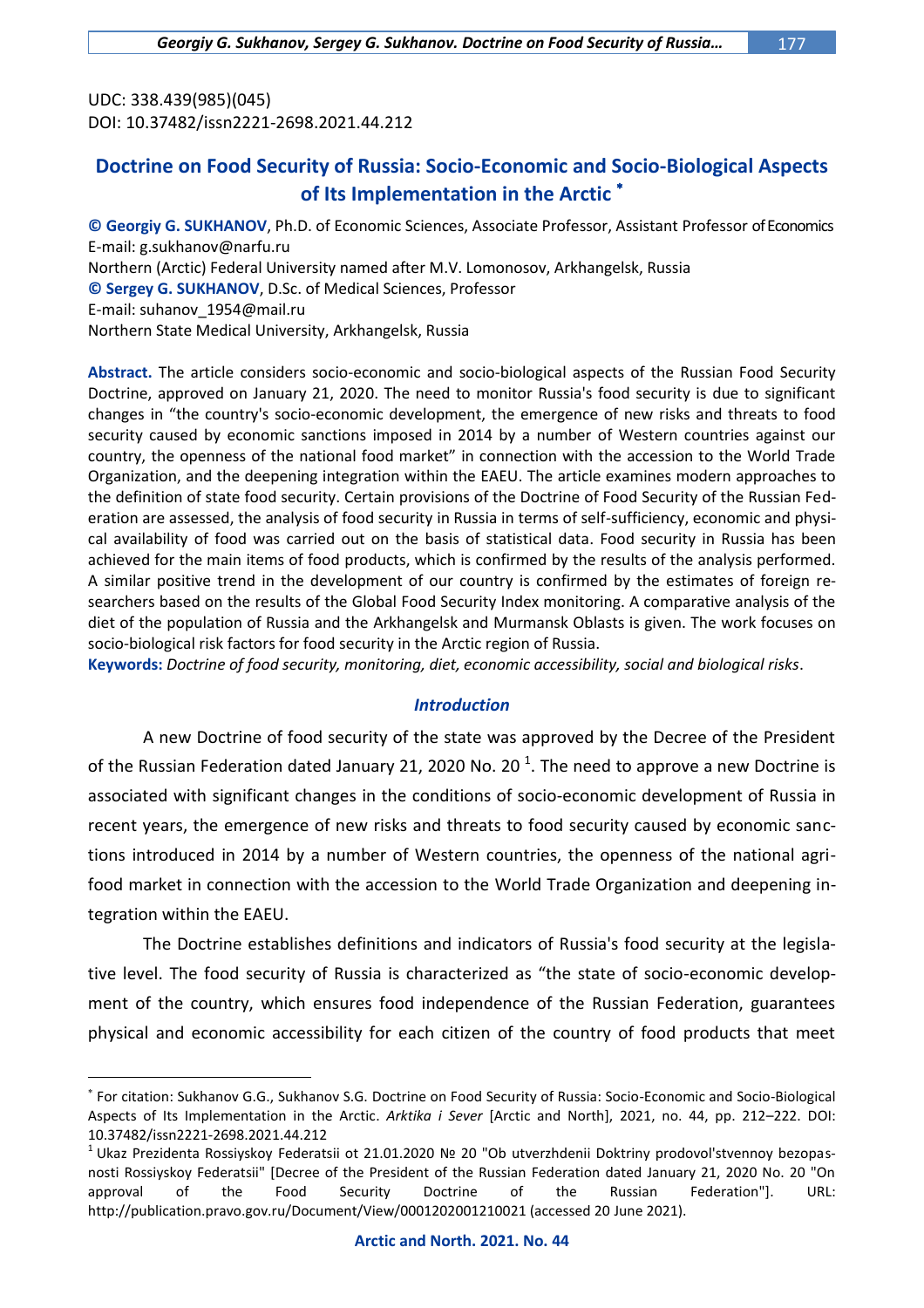mandatory requirements, in amounts not less than rational standards of food consumption necessary for an active and healthy lifestyle". Innovations and issues of implementation of the new Doctrine of food security of Russia are considered in detail in the works of Anishchenko A.N., Shutkov A.A. [1], Shagaida N.I. [2], Yarkova T.M. [3]. These works consider the main risks and identify the main causes that hamper Russia's food supply, justify the mechanisms and conditions for the implementation of the Doctrine of food security of the state. It should be noted that the presented studies do not pay attention to the regional aspects of the Doctrine implementation.

The purpose of this study is to consider the socio-economic and medico-biological aspects of the implementation of the Doctrine of food security in the Arctic on the example of the Arkhangelsk Oblast.

### *Assessment of food security in Russia*

The main indicator of food security is the self-sufficiency threshold in percentage calculated as the ratio of the volume of domestic production of agricultural products, raw materials and foodstuffs to the volume of their domestic consumption. Table 1 presents the results of Russia's food security indicator for 2019.

#### *Table 1*

| Products                | Doctrine threshold, % | Produced in 2019 | Deviation from the |
|-------------------------|-----------------------|------------------|--------------------|
|                         |                       | of need, %       | threshold, %       |
| corn                    | not less than 95      | 155              | +60                |
| sugar                   | not less than 90      | 128              | +38                |
| vegetable oil           | not less than 90      | 175              | $+85$              |
| meat and meat products  | not less than 85      | 97               | $+12$              |
| milk and dairy products | not less than 90      | 84               | -6                 |
| fish and fish products  | not less than 85      | 82.2             | $-2.8$             |
| potato                  | not less than 95      | 95               | 0                  |
| vegetables              | not less than 90      | 84               | -6                 |
| fruits and berries      | not less than 60      | 40               | $-20$              |
| food salt               | not less than 85      | 64               | $-21$              |

The level of self-sufficiency in food products in accordance with the "Doctrine of food security of Russia"<sup>2</sup>

The above data show that for the main types of food products, such as grain, potatoes, meat and meat products, sugar, vegetable oil, the threshold values of the Doctrine in 2019 were achieved. According to the Minister of Agroindustrial Complex and Trade, I.B. Bazhanova<sup>4</sup>, Arkhangelsk Oblast produces the amount of potatoes, vegetables, milk and dairy products, fish and seafood necessary for self-sufficiency. Apart from the traditional ones, prospective directions for the development of the region's agro-industrial complex can include the production of seed potatoes, the development of livestock breeding, aquaculture, as well as the collection and processing of forest mushrooms and berries and their cultivation, which fully corresponds to the tasks set in the Doctrine. Reindeer husbandry is developed in the Nenets Autonomous Okrug, which makes it

 $<sup>2</sup>$  Ibid.</sup>

<sup>&</sup>lt;sup>3</sup> Rosstat. URL: https://www.gks.ru (accessed 04 July 2021).

<sup>&</sup>lt;sup>4</sup> Interview of the Minister of Agroindustrial Complex and Trade of the Arkhangelsk Region, I.B. Bazhanova. URL: [https://youtu.be/4vbb7oxchjc](https://youtu.be/4vbb7OXchjc) (accessed 04 July 2021).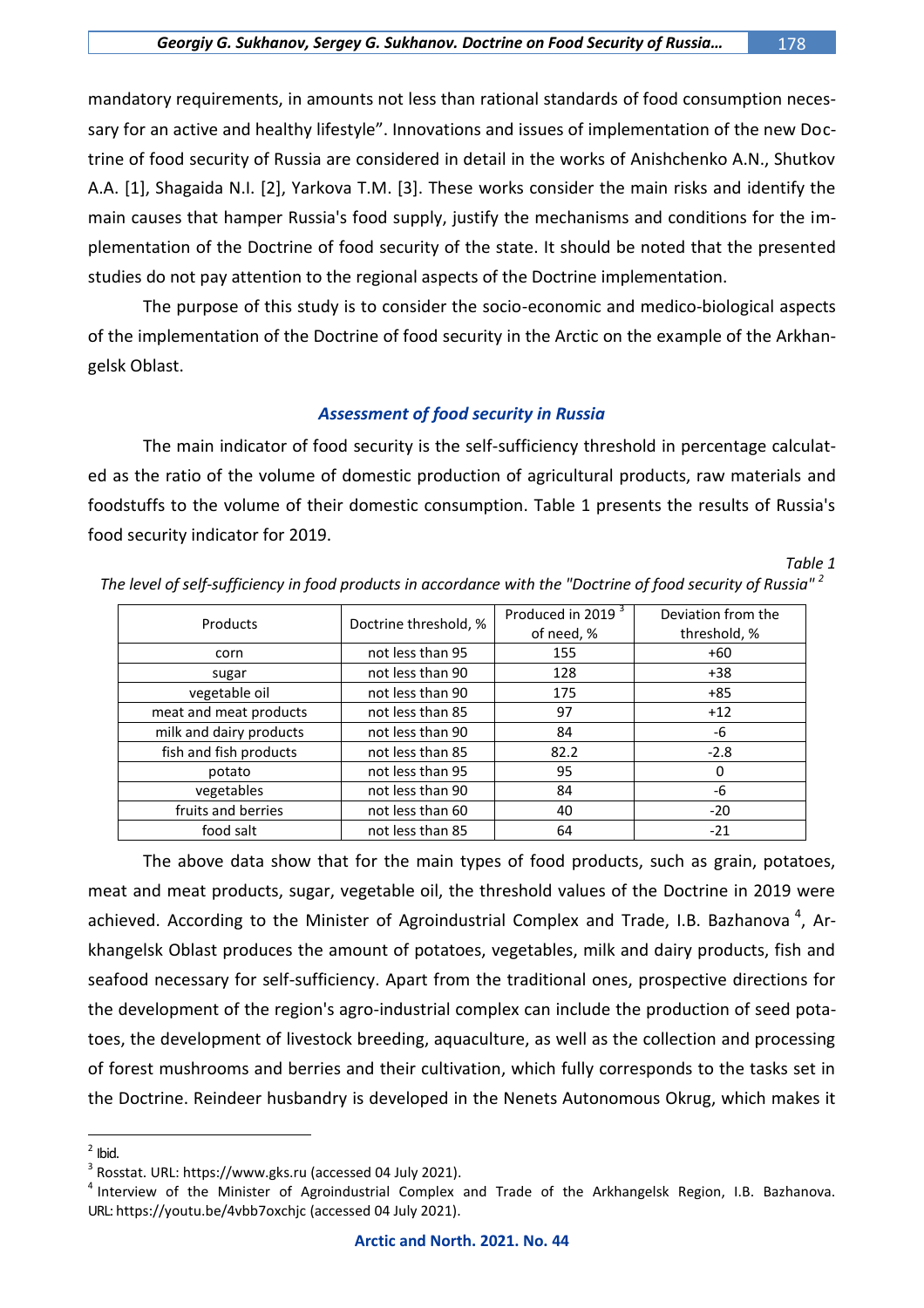possible not only to cover the needs of indigenous peoples, but also to supply reindeer meat products to the markets of the region. The main risks affecting the development of agriculture in the Arkhangelsk Oblast are the underdeveloped infrastructure, which complicates the logistics of products, the unsatisfactory financial condition of many agricultural enterprises, the lack of labor and climatic conditions. The majority of support measures for agricultural producers at the federal and regional levels are aimed at achieving the indicator of food independence, which will allow obtaining the desired result in problem areas.

It should be noted that food security, in addition to the criterion of self-sufficiency, includes a wider range of socio-economic and medico-biological aspects of the life. The Economist Intelligence Unit examines food security in the context of income and economic inequality, gender inequality, as well as environmental and natural resource differentials across countries <sup>5</sup>. In 2021, this company published another report on the Global Food Security Index <sup>6</sup>. The study assessed food security trends in 113 countries. The final index value was based on factors of food availability and accessibility, food quality and safety, as well as natural resources and sustainability in the region. Russia ranked 24th in terms of food security and made a significant step forward compared to 2014, when it was in 43rd place. In terms of the food availability to the population, Russia is ranked 20th in the index, and 34th in terms of food availability. Russia received high marks for food security programs, level of access to markets and agricultural financial services. Finland is the leader of the Global Food Security Index, and the rest of the countries of the Arctic Council are also ahead of Russia in this indicator. Researchers from The Economist Intelligence Unit highly assess the sufficiency of food supply in Russia (86 out of 100 points) and note that the diet meets nutritional standards (84.1 points out of 100 possible).

An important indicator of the country's food security is dietary intake. Recommendations for rational norms of food consumption that meet modern requirements for a healthy diet were approved by Order of the Ministry of Health of the Russian Federation of August 19, 2016 No. 614  $^7$ . These recommendations can be used to assess the achieved level of food security. Table 2 presents comparative data on food consumption in the Russian Federation, the Arkhangelsk Oblast, including the Nenets Autonomous Okrug, and the Murmansk Oblast for 2019. Statistical data on the food balances of Russia were used in the comparative analysis.

<sup>&</sup>lt;sup>5</sup> Rossiya zanyala 24-e mesto v Global'nom indekse prodovol'stvennoy bezopasnosti 2020 [Russia ranked 24th in the Global Food Security Index 2020]. URL: https://agbz.ru/news/rossiya-zanyala-24-e-mesto-v-globalnom-indekseprodovolstvennoy-bezopasnosti-2020/ (accessed 04 July 2021).

 $^6$  Global Food Security Index. URL[: https://foodsecurityindex.eiu.com/Index](https://foodsecurityindex.eiu.com/Index) (accessed 04 July 2021).

<sup>&</sup>lt;sup>7</sup> Prikaz Ministerstva zdravookhraneniya RF ot 19 avgusta 2016 g. № 614 "Ob utverzhdenii Rekomendatsiy po ratsional'nym normam potrebleniya pishchevykh produktov, otvechayushchikh sovremennym trebovaniyam zdorovogo pitaniya" [Order of the Ministry of Health of the Russian Federation of August 19, 2016 No. 614 "On approval of the Recommendations for rational norms of food consumption that meet modern requirements for a healthy diet"]. URL https://www.garant.ru/products/ipo/prime/doc/71385784/ (accessed 04 July 2021).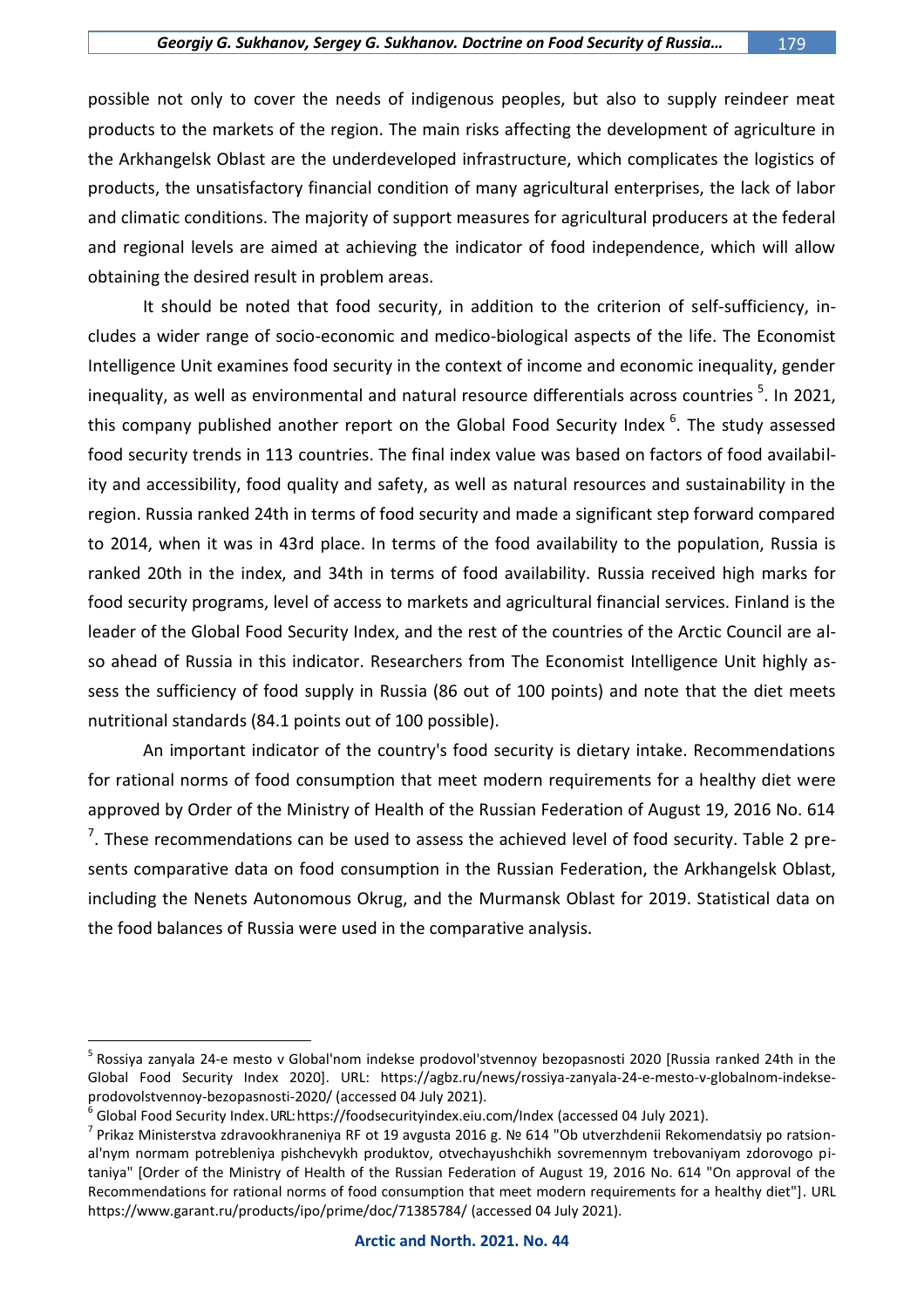*Table 2*

| No. | Products                                           | Recommended rational<br>norms<br>kg / year / person | Household food consumption in 2019,<br>kg / year / person <sup>8</sup> |                                  |                    |
|-----|----------------------------------------------------|-----------------------------------------------------|------------------------------------------------------------------------|----------------------------------|--------------------|
|     |                                                    |                                                     | Russian<br>Federation                                                  | Arkhangelsk Oblast,<br>incl. NAO | Murmansk<br>Oblast |
| 1.  | Bread products                                     | 96                                                  | 95.7                                                                   | 94.0                             | 66.2               |
| 2.  | Potato                                             | 90                                                  | 58.4                                                                   | 47.8                             | 49.2               |
| 3.  | Vegetables, including:                             | 140                                                 | 104.1                                                                  | 94.9                             | 90.7               |
| 4.  | Fresh fruits, including:                           | 100                                                 | 75.4                                                                   | 80.6                             | 87.0               |
| 5.  | Sugar                                              | 24                                                  | 31.2                                                                   | 40.5                             | 30.0               |
| 6.  | Meat products, including:                          | 73                                                  | 90.5                                                                   | 86.4                             | 84.9               |
| 7.  | Fish products                                      | 22                                                  | 21.9                                                                   | 24.9                             | 20.1               |
| 8.  | Milk and dairy products,<br>total in terms of milk | 325                                                 | 264.9                                                                  | 226                              | 245                |
| 9.  | Eggs                                               | 260                                                 | 235                                                                    | 234                              | 240                |
| 10. | Vegetable oil                                      | 12                                                  | 10.6                                                                   | 11.4                             | 8.5                |

*Recommended rational norms and actual food consumption for 2019*

*Table 3*

*Composition of nutrients in consumed food products, on average per consumer per day <sup>9</sup>*

|                  | Norm | Russian<br>Federation |        | 2019                  |                                      |                    |
|------------------|------|-----------------------|--------|-----------------------|--------------------------------------|--------------------|
|                  |      | 2014                  | 2019   | Arkhangelsk<br>Oblast | <b>Nenets</b><br>Autonomous<br>Okrug | Murmansk<br>Oblast |
| proteins, g      | 82   | 78                    | 80.5   | 78.4                  | 77.7                                 | 71.3               |
| fat, g           | 95   | 105                   | 108.8  | 113.4                 | 105.8                                | 103.9              |
| carbohydrates, g | 417  | 333                   | 332.7  | 351.5                 | 339.0                                | 278.1              |
| kilocalories     | 2850 | 2603                  | 2644.3 | 2 7 5 2 .6            | 2 630.1                              | 2 3 4 4 .5         |

Analysis of the data presented shows that the diet of residents of the Arkhangelsk Oblast, the Nenets Autonomous Okrug and the Murmansk Oblast does not comply with the recommendations of the Ministry of Health of the Russian Federation. The northerners consume more meat, sugar and fish. The indicators for the consumption of eggs, bread and vegetable oil are close to the norm, while for the rest of the items there is a significant lag. The qualitative characteristics of the diet (Table 3) confirm this. In terms of the consumption of proteins, carbohydrates and caloric intake, the diet of the inhabitants of the Russian Federation and the Arctic regions of the Russian North corresponds to the standard characteristics of a healthy diet. A similar situation was noted by Karanina E. et al. [4].

Possible reasons for this situation may be food traditions, as well as a decrease in the purchasing power of the population due to high inflation rates in the country. Khairullina O.I. [5] notes that "there was a decrease in purchasing power of the most consumed by the Russians categories of products, in particular butter, bread, wheat flour, noodles, rice, cereals. There was also a significant increase in the consumer price index. The biggest increase affected sugar  $-$  164.54%, potatoes — 134.06%, sunflower oil — 125.91%, pasta and cereals — 117.41%".

 $^8$  Household food consumption in 2019. URL: https://gks.ru/bgd/regl/b20\_101/Main.htm (accessed 04 July 2021).

<sup>&</sup>lt;sup>9</sup> Rosstat. URL: https://www.gks.ru (accessed 04 July 2021).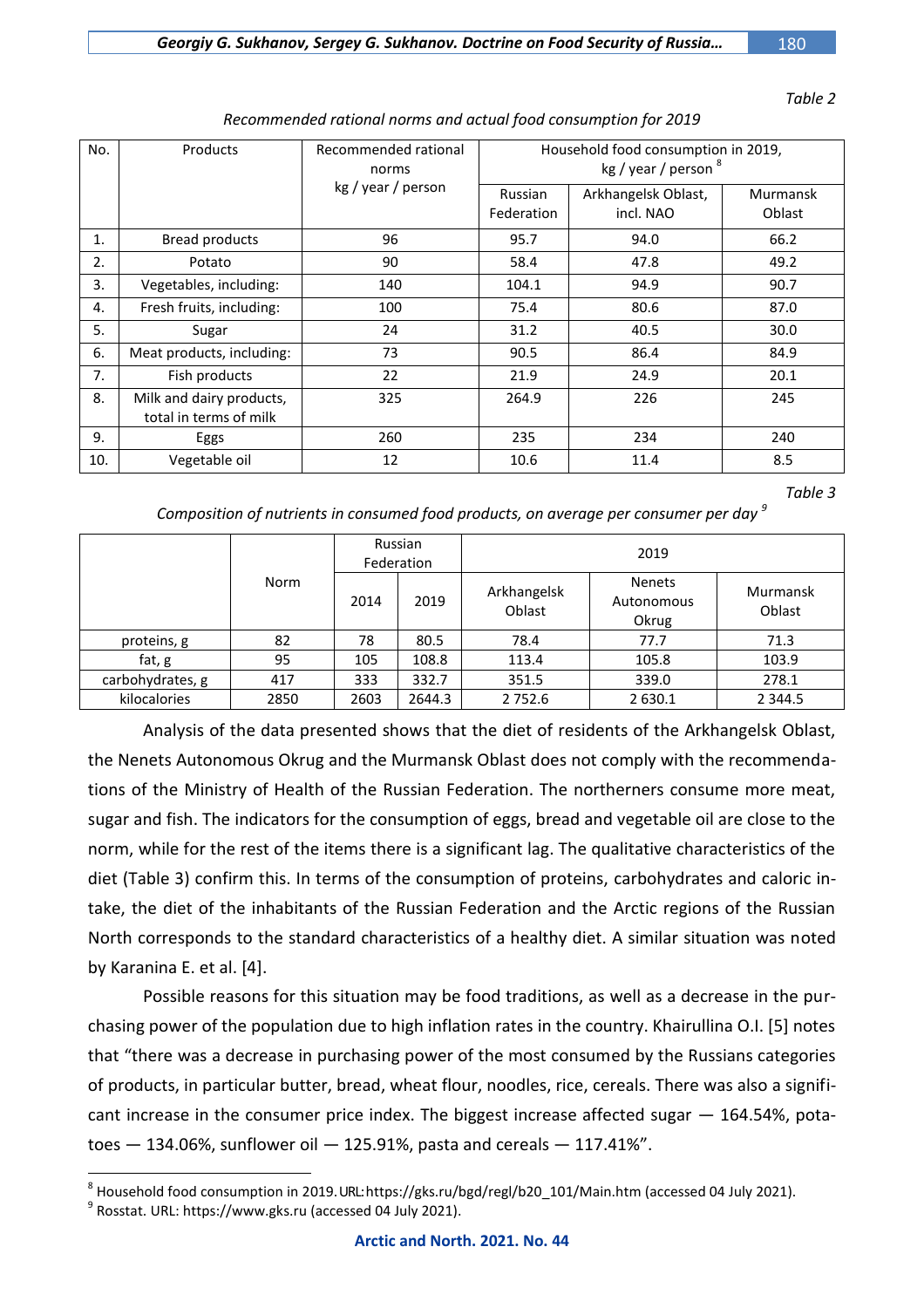The decline in real incomes has a direct impact on the affordability of food and the quality of human life. The Doctrine defines economic affordability of food as "the ability to purchase food of proper quality at prevailing prices, in volumes and assortments that meet the recommended rational consumption standards" <sup>10</sup>. One of the indicators characterizing the economic affordability of food can be the share of spending on food in the household budget. At the end of 2019  $^{11}$ , they averaged 29.7% in the Russian Federation, 28.1% in the Arkhangelsk Oblast, 27.5% in the Nenets Autonomous Okrug, and 25.3% in the Murmansk Oblast. It should be noted that in the northern regions the share of expenses for the purchase of food is slightly lower than the average for the Russian Federation. Average indicators do not always reflect the availability of food for all categories of the population. Khairullina O.I. [5] notes that "there is a significant differentiation in the level of expenditure on food among the population by income level, which is reflected in the affordability of food and, consequently, its quality". She also cites data that in the group with minimum incomes, the share of spending on food purchases in consumer spending of households by 31.1 percentage points higher than in the group with the maximum income. In the Russian Federation, according to Rosstat  $^{12}$ , in 2019 the share of households spending more than half of their income on food is 21.3%. In the Arkhangelsk Oblast, this figure was fixed at 17.1%, in the Nenets Autonomous Okrug  $-$  13.2%, and in the Murmansk Oblast  $-$  8.1%. The given data show that the successful implementation of the Food Security Doctrine requires the development of special measures to support households with low average per capita income, such as large families, pensioners and persons with disabilities.

One of the main directions of state policy in the field of ensuring food security in the Doctrine is fundamental and applied scientific research into the medical and biological evaluation of the safety of food products. An assessment of socio-biological risk factors for food security is part of such studies.

## *Socio-biological risk factors for food security in the Arctic region of Russia (on the example of the Arkhangelsk Oblast)*

Living in the extreme climatic and geographic conditions of the Arctic leads to an increase in the degree of stress of adaptation processes in the human body, which causes functional shifts in various physiological systems. Attempts to understand the essence and significance of the influence of environmental factors of high latitudes on human health have been made before, but the interpretation of data in this area is rather complicated [6–11]. Today, reliable information of a comprehensive nature is extremely scarce due to objective and subjective reasons.

<sup>&</sup>lt;sup>10</sup> Ukaz Prezidenta Rossiyskoy Federatsii ot 21.01.2020 № 20 "Ob utverzhdenii Doktriny prodovol'stvennoy bezopasnosti Rossiyskoy Federatsii" [Decree of the President of the Russian Federation dated January 21, 2020 No. 20 "On approval of the Food Security Doctrine of the Russian Federation"]. URL: http://publication.pravo.gov.ru/Document/View/0001202001210021 (accessed 20 June 2021).

<sup>&</sup>lt;sup>11</sup> Rosstat. URL: https://www.gks.ru (accessed 04 July 2021).

<sup>&</sup>lt;sup>12</sup> Rosstat. URL: https://www.gks.ru (accessed 04 July 2021).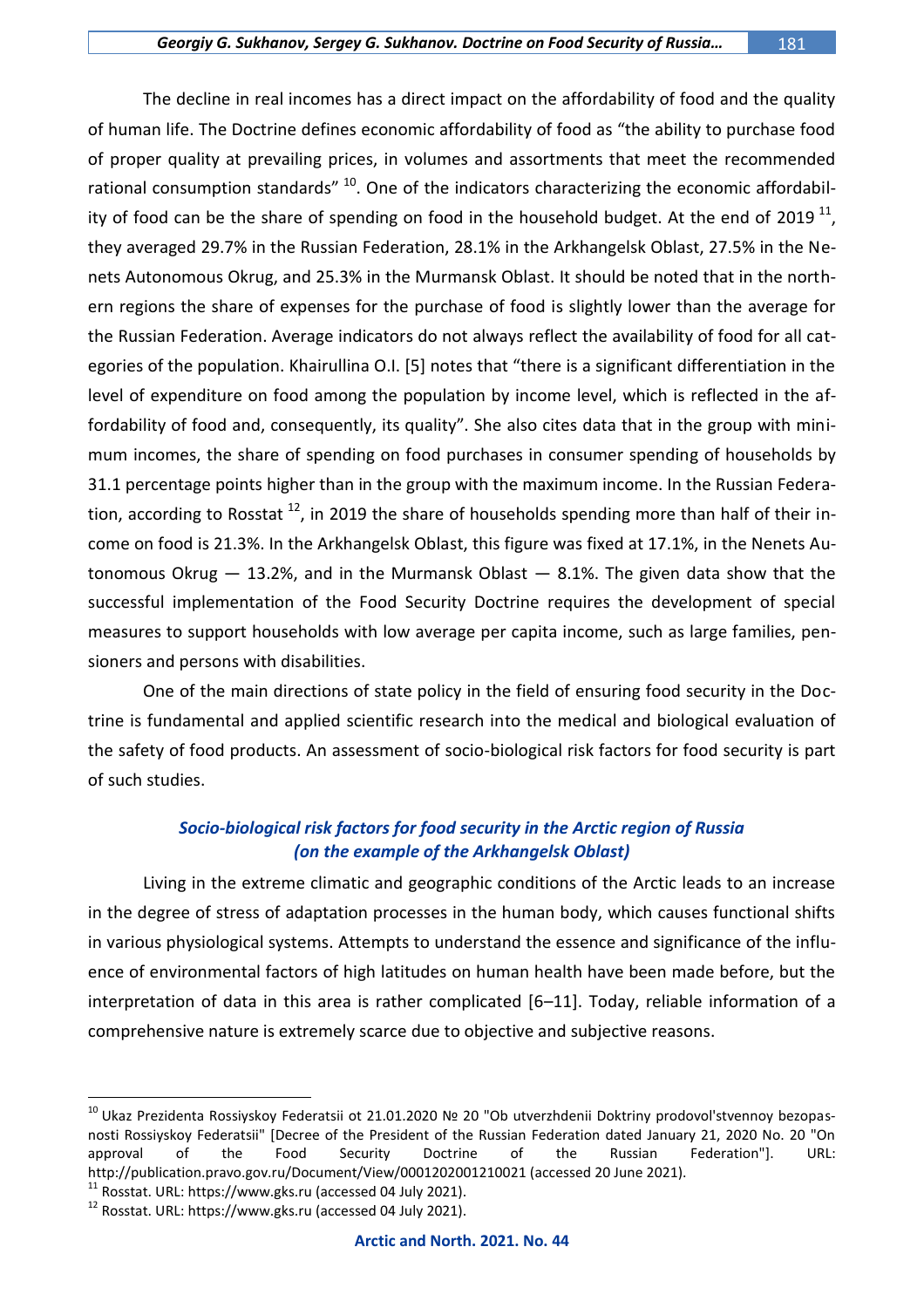Panin L.E. and Kaznacheev V.P. [6, 7] and a number of other polar medicine specialists [14, 15] characterize the unfavorable factors of human living in the North and identify the reasons for the formation of the so-called phenomenon of "polar stress syndrome" or "northern stress". The "polar stress syndrome" determines the restructuring and mobilization of psychophysiological parameters with the activation of hypothalamic-pituitary-adrenal system and metabolic processes [6, 15]. Currently, there is evidence of genetically determined response programs of the neuroendocrine system to the effects of environmental factors of the North [15]. Khasnullina A.V. emphasizes that "the action of unfavorable social factors aggravates the negative effects of natural influences, which requires additional energy expenditure by the body and, accordingly, increases the severity of the state of chronic stress" [14] and notes that metabolic adaptation prevails at the basis of the biological adaptation system to extreme environmental conditions. The "standard" of adaptation to local geoclimatic conditions is a group of the aboriginal population of the North. The centuries-old contact of the aborigines with the harsh geographical factors of the North, the peculiarities of the way of life and nutrition affected the state of metabolism, which made it possible to distinguish a special "polar" (northern) metabolic type. Panin L.E. [6] formulated the "Concept of formation of the "polar metabolic type"". The main provisions of this concept have been confirmed by other researchers.

Sukhanov S.G., Alikberova M.N. [19] concluded that the rejection of the traditional diet  $-$  a decrease in the amount of proteins and fats in the diet of the indigenous population with a simultaneous increase in the consumption of carbohydrates (bread, sugar) and alcohol — "influenced metabolism and caused the development of maladaptive and pathological disorders digestive organs, respiration, urinary system, ENT organs, immune and endocrine systems" [19].

According to Nikiforova N.A. [20], nutrition should be considered as a preventive factor of long-term impact on the health preservation of the inhabitants of the North. Kozlov A.I. and a number of other researchers note that a high level of energy metabolism is accompanied by a significant consumption of proteins and lipids [21].

Summing up the assessment of the socio-biological risks of the implementation of the Food Security Doctrine in the Arctic, it can be concluded that it is necessary to conduct comprehensive studies of the problem of developing rational nutritional standards for various groups of the population of the Far North, paying special attention to indigenous and small peoples.

#### *Conclusion*

1. Food security is one of the most important indicators of a country's sustainable development. Russian researchers confirm the achievement of the required level of food security for half of the Doctrine's indicators. In order to solve the problems of agriculture in the Far North, joint efforts of the state and private investors are required to build the infrastructure of the agro-industrial complex, to attract investments in the organization of production in the promising areas of agricultural development in the Arctic region.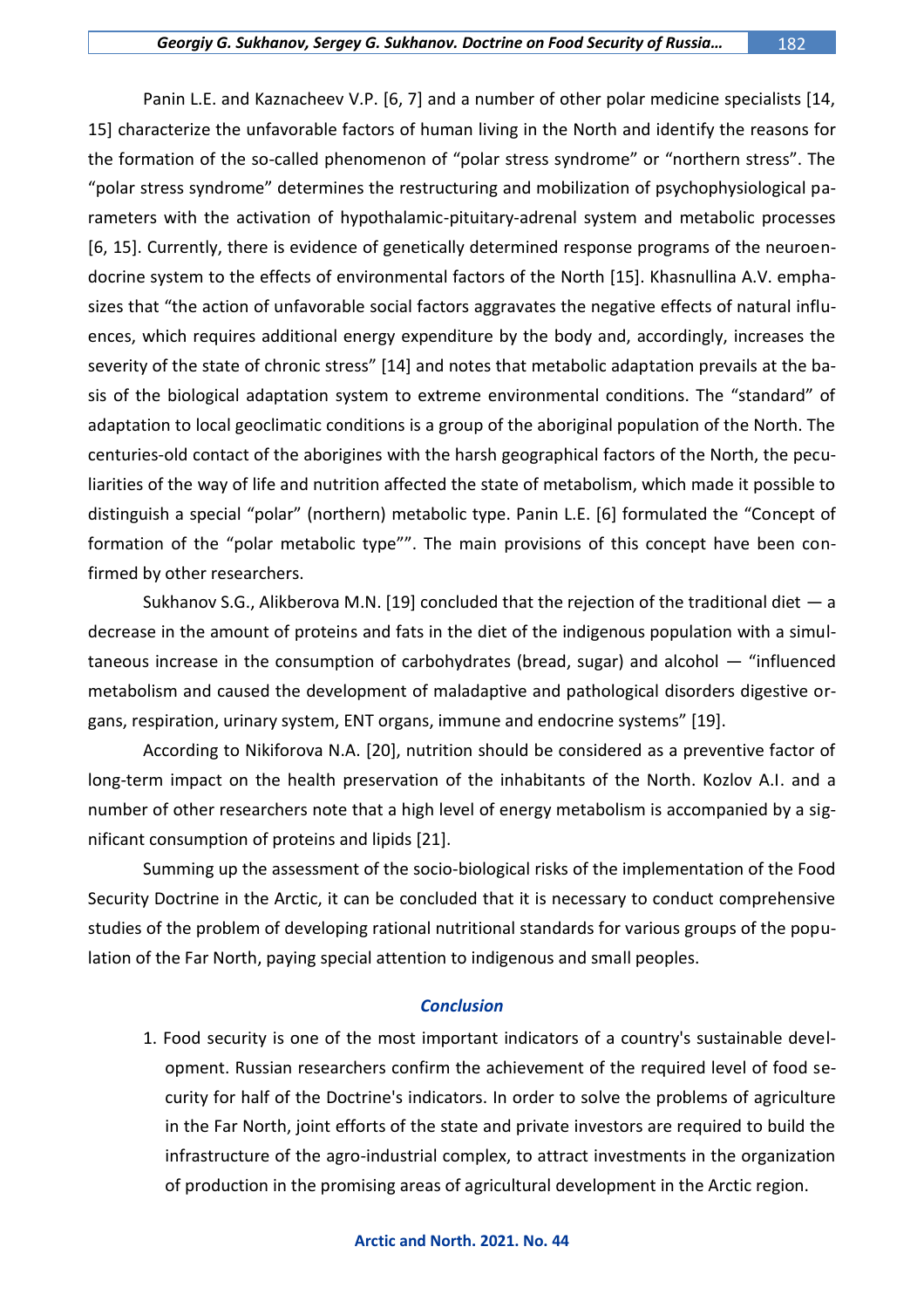- 2. The diet of the population of the Arctic zone of Russia does not meet the recommendations of the Ministry of Health. In developing the food safety doctrine for the population of the Arctic regions, it is necessary to take into account the duration of the historical residence of various groups of the population (newcomers, indigenous Russians, small peoples of the Far North) in these territories. The structure of basic food products for the population of high latitudes should take into account the peculiarities of their metabolism, age, occupation, and other socio-biological factors.
- 3. At present, many aspects of metabolic regulation from the standpoint of assessing the functional reserves of hormonal and metabolic supply depending on the period of the year, the degree of risk of developing borderline prenosological states and the degree of adaptation to unfavorable environmental factors (environmental, climatogeographic and professionally determined extreme factors) are not completely disclosed and require further study and understanding.

## *Acknowledgments and funding*

This study was carried out within the framework of the project "Creation of an innovative food cluster in the Arctic region / Arctic Foods Innovation Cluster – AFIC".

## *References*

- 1. Anishchenko A.N., Shutkov A.A. Problemy realizatsii Doktriny prodovol'stvennoy bezopasnosti Rossii [Problems of Implementation of the Russian Food Security Doctrine]. *Prodovol'stvennaya politika i bezopasnost'* [Food Policy and Security], 2021, vol. 8, no. 1, p. 9–22.
- 2. Shagaida N.I., Uzun V.Ya. Prodovol'stvennaya bezopasnost': problemy otsenki [Food Security: Problems of Assessing]. *Voprosy ekonomiki* [Economics and Econometrics], 2015, no. 5, pp. 63–78. DOI: 10.32609/0042-8736-2015-5-63-78
- 3. Yarkova T.M. Doktrina prodovol'stvennoy bezopasnosti Rossii chto izmenilos' v 2020 godu [Food Security Doctrine — What Has Changed In 2020]. *Ekonomika sel'skokhozyaystvennykh i pererabatyvayushchikh predpriyatiy* [Economy of Agricultural and Processing Enterprises], 2020, no. 6, pp. 7–10. DOI: 10.31442/0235-2494-2020-0-6-7-10
- 4. Karanina E. National Aspects of Food Security of Russia. *MATEC Web of Conferences*, 2017, vol. 106, p. 08079. DOI: 10.1051/matecconf/201710608079 SPbWOSCE-2016
- 5. Khayrullina O.I. Otsenka finansovoy dostupnosti prodovol'stviya: zarubezhnyy i otechestvennyy opyt [Assessing the Financial Affordability of Food: Foreign and Domestic Experience]. *Prodovol'stvennaya politika i bezopasnost'* [Food Policy and Security], 2021, vol. 8, no. 2, pp. 107–118. DOI: [10.18334/ppib.8.2.112043](http://doi.org/10.18334/ppib.8.2.112043)
- 6. Panin L.E. *Energeticheskie aspekty adaptatsii* [Energy Aspects of Adaptation]. Meditsina Publ., 1978, 189 p. (In Russ.)
- 7. Kaznacheev V.P. *Sovremennye aspekty adaptatsii* [Modern Aspects of Adaptation]. Moscow, Nauka Publ., 1980, 190 p. (In Russ.)
- 8. Avtsyn A.P., Zhavoronkov A.A., Marachev A.G., Milovanov A.P. *Patologiya cheloveka na Severe*  [Human Pathology in the North]. Moscow, Meditsina Publ., 1985, 416 p. (In Russ.)
- 9. Tigranyan R.A. *Gormonal'no-metabolicheskiy status organizma pri ekstremal'nykh vozdeystviyakh* [Hormonal and Metabolic Status of the Body under Extreme Influences]. Moscow, Nauka Publ., 1990, 285 p. (In Russ.)
- 10. Roshchevskiy M.P. *Endokrinnaya sistema i obmen veshchestv u cheloveka na Severe* [Endocrine System and Human Metabolism in the North]. Syktyvkar, 1992, 136 p. (In Russ.)